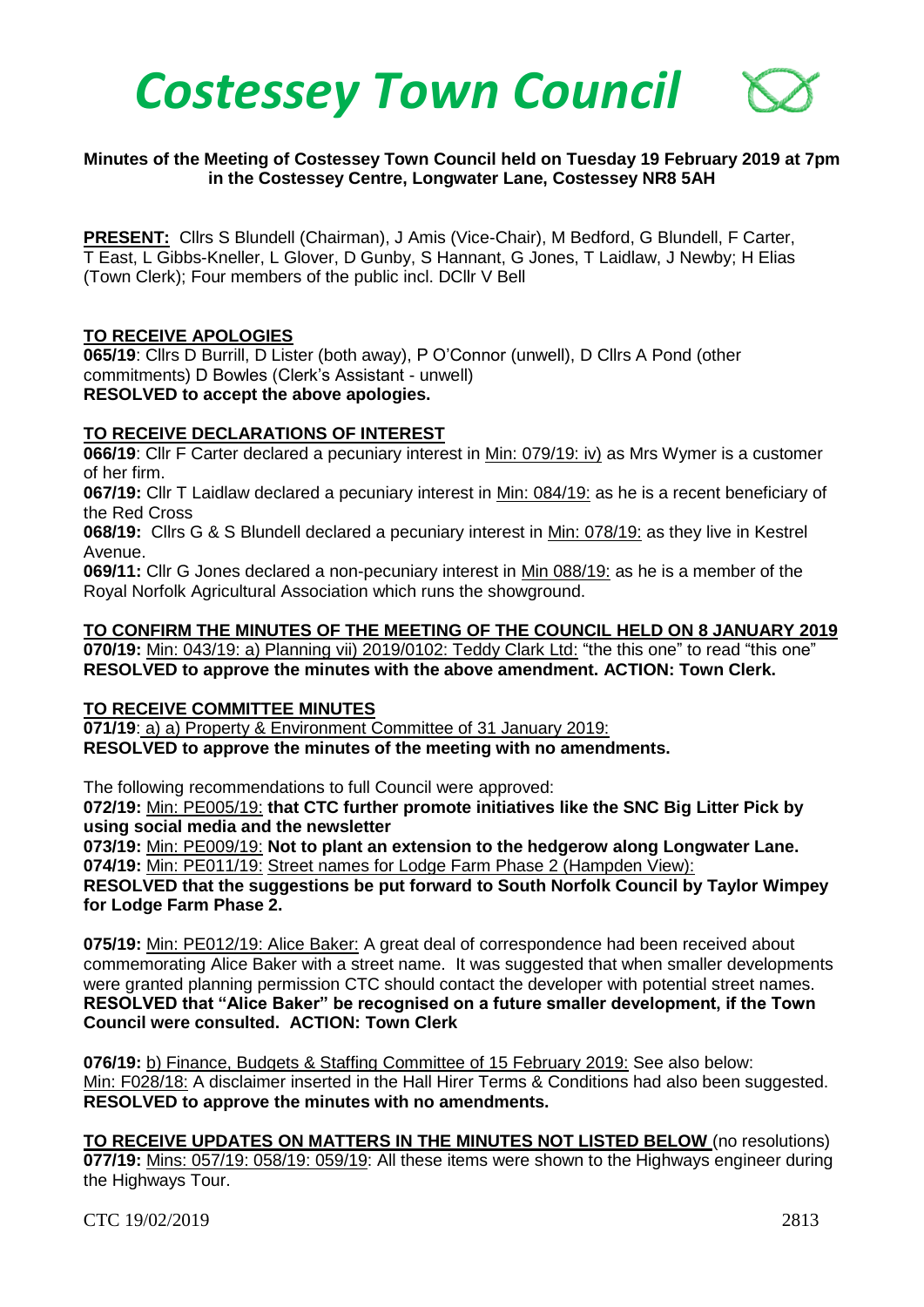# **RESOLVED TO ADJOURN THE MEETING FOR 15 MINUTES PUBLIC PARTICIPATION**

**078/19**: **Items raised:** Land in front of Kestrel Avenue reauctioned. RHS support for volunteer garden projects. Possible sensory garden at Queen's Hills in the Dene play area or elsewhere eg the cemetery extension. RHS link with schools. 20mph speed restrictions and roundels – what stage of the legal process were they? **The meeting was reconvened. ACTION: Town Clerk.**

# **TO MAKE RECOMMENDATIONS ON PLANNING APPLICATIONS, AND RECEIVE INFORMATION ON APPEALS & OTHER PLANNING MATTERS**

**079/19: a) Planning applications for consideration:**

i) 2018/2846: Mr Wm Davidson - 26 Gunton Lane NR5 0AE - Erection of single storey side and rear extensions - **APPROVE**

ii) 2019/0152: Miss A Richardson - Costessey Water Treatment Works, Taverham Lane - Installation of two side-by-side Hydrolux screens and kiosk - **APPROVE**

iii) 2019/0186: Mr D Lawrence - 13 Blackhill Wood Lane, NR8 5GG - Two single storey extensions - **Query as to whether the trees over the boundary behind were subject to TPOs and if so whether the extension would impact on protected woodland. - APPROVE SUBJECT TO caveat of protection of woodland / TPOs being upheld**

iv) 2019/0263: Mrs J Wymer - 11 St Simon Close, NR8 5ES - Retention of garage conversion into accommodation - **Comment: Cllr Fiona Carter declared a pecuniary interest as Mrs Wymer was a customer of her business. It was noted that permitted development rights had been withdrawn on Queen's Hills with regard to garage conversions; also that the conversion work relating to the retrospective application had been undertaken prior to 2013 and that the property had changed hands since then.** 

**RECOMMEND REFUSAL on the following grounds: This would set a precedent contrary to the permitted development rights' withdrawal; inadequate parking for a larger dwelling; obstruction of pedestrian path accessing the rear of the properties; danger to occupants in case of fire as vehicles now parked on pathway blocking easy exit from the front door of the house in an emergency** 

v) 2019/0266: Mr R Groves - 1 Olive Close, NR5 0AR - Erection of rear single storey extension - **APPROVE**

vi) 2019/0300: Mr & Mrs James - 8 Myrtle Avenue, NR8 5DA - Removal of existing conservatory, erection of 2 storey side extension and single storey rear extension - **APPROVE**

#### **080/19: b) Information and planning decisions received from South Norfolk & Norfolk County Councils: Information only** – No decisions needed. See separate sheet. Noted

# **FINANCE MATTERS:**

**081/19**: a) To approve the accounts for January 2019 and receive a budget report: At the end of January council was 5/6 (83.3%) of the way through the financial year and was in budget by £99,272. Council had received BOTH instalments of the precept (£591,448) and the whole of the Precept Support Grant (£9,910). Also, two CIL payments on planning permissions from South Norfolk Council totalling £19,164.55, and the Agency Grass Cutting payment of £13,145.42 from Norfolk County Council. Some cost centres were showing a potential overspend, though many would even out over the year (eg Subscriptions at 84.1%, Insurance at 87.9% & Licences at 100%) which were often paid annually at the beginning of the financial year. The potential overspends were offset by higher than anticipated income from hall hires at Breckland Hall (89.4%), The Costessey Centre (94.3%), while Queen's Hills Community Hall was slightly under budgeted income (77.5%). Burial & Memorial fees (145.9%) were sporadic and could not be accurately predicted, but were generally above budget. Interest was at 486.6% from a low base. A Property Maintenance EMR would be used to fund property maintenance and smooth out the variable peaks & troughs over the years.

### **RESOLVED to approve the accounts for January 2019 in the balance of £582,923.24 SUBJECT to the satisfactory explanation of the two British Gas Bills for the Costessey Centre covering the same period**

[Note: one bill was for gas, the other for electricity; the lack of space for full descriptions on the accounts system had led to the confusion].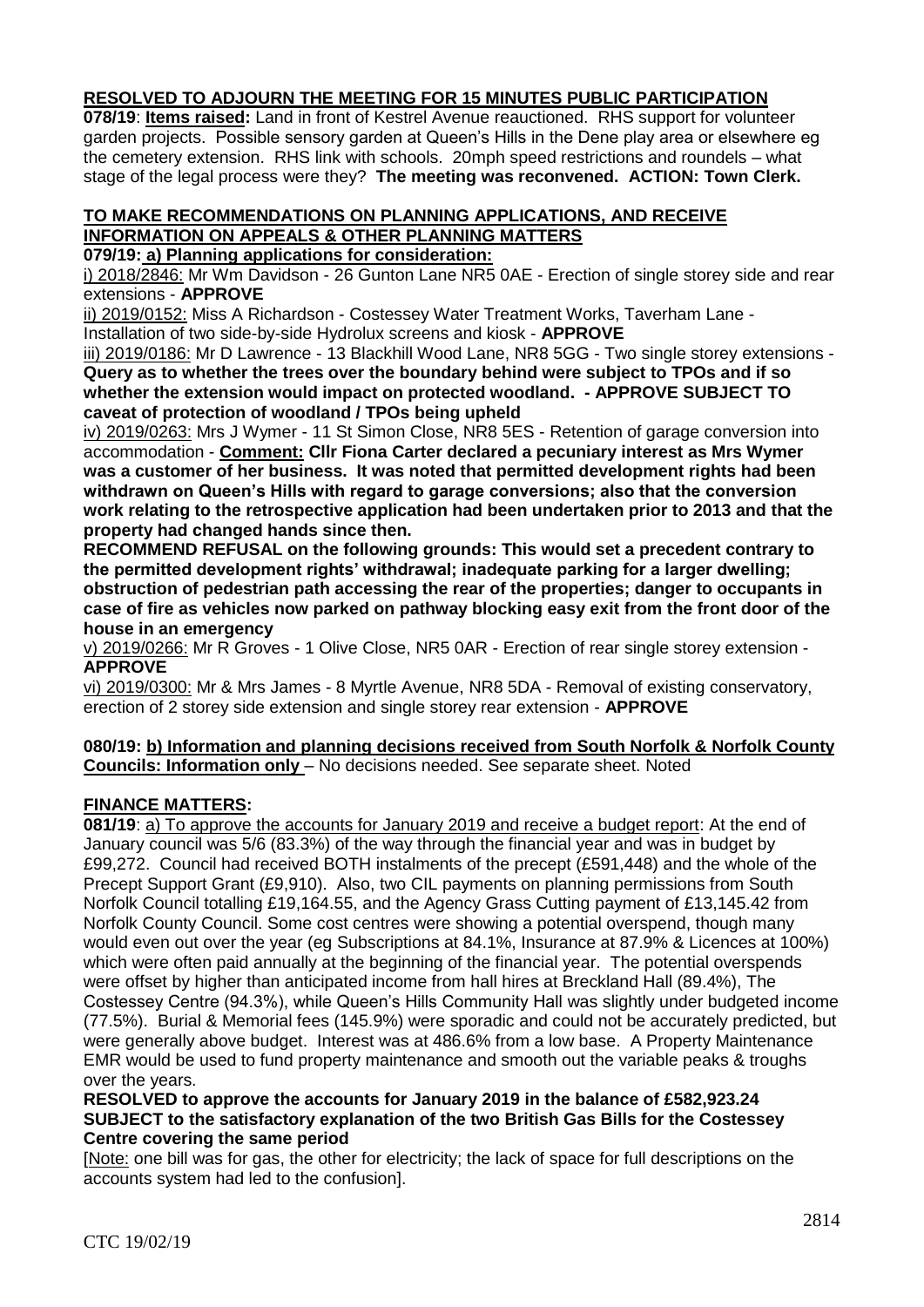**082/19:** b) To approve the updated Financial Regulations 2019): The amendments were considered.

# **RESOLVED to approve the Financial Regulations 2019 with the amendments. ACTION: Clerk**

#### **083/19**: c) To approve the updated Treasury Strategy (FB&S): The amendments were considered. **RESOLVED to approve the Treasury Strategy with the amendments. ACTION: Town Clerk**

**084/19:** d) To consider the request for a grant from the British Red Cross: The varying donation requests were considered. Although a national organisation it did good work in Costessey. **PROPOSAL to donate £50.**

**AMENDMENT to donate £125**, (the cost of providing a wheelchair)

**The original motion was withdrawn.**

**RESOLVED to approve a donation of £125 to the Red Cross. ACTION: Town Clerk.**

# **TO APPROVE THE UPDATED SAFEGUARDING POLICY (FB&S)**

**085/19:** The updated policy was discussed**.** It was stated that Safeguarding guidelines seemed to change on a weekly basis. The Youth Worker had advised that the existing Child Protection Policy should be expanded to include vulnerable adults in a Safeguarding Policy and that the definitions were out of date.

## **PROPOSAL to accept the updated Safeguarding Policy**

Strong representation was made that councillors should be trained to undertake the provisions in the updated Policy. However, staff rarely had dealings with children as they were usually accompanied, but a policy was required so that staff, members and volunteers were aware of the reporting procedure in the event that they saw or overheard something which concerned them. It was not for them to decide whether an incident was a safeguarding issue or not, they only needed to follow the reporting procedures. It was highly unlikely that a child or vulnerable adult would confide in a staff member or councillor, but councillors also needed to be aware of what was appropriate in the course of their work. If a new policy were not adopted the existing Child Protection Policy would stand

**RESOLVED to consult authorities further and gain advice on the draft policy before adopting a Safeguarding Policy. ACTION: Town Clerk.**

# **TO CONSIDER DETAILS OF THE FETE AND FAIR 2019**

**086/19:** Stallholder income was ahead of budget. A Military Re-enactment Group had been provisionally booked to give a WWII Bomb Disposal demonstration of a mock defusing of a bomb at a cost of £400.

# **TO RECEIVE DISTRICT COUNCILLORS' REPORTS**

**087/19:** Written report noted. Although the Town Council had agreed to nominate a Trustee to the Queen's Hills CIO (Charitable Interest Organisation) for the parkland open space areas, it had deferred the nomination until after the elections on 2 May 2019. South Norfolk had appointed DCllr Andrew Pond as their representative. The Friends of the Tud Valley and the School had each appointed a representative. As the land was still in the hands of the Developers it was unlikely that the CIO would be able to undertake any work until the land was transferred anyway. Concern was expressed that the site was deteriorating. It was noted that no correspondence had been received by the Council despite CTC's office being designated as the official correspondence address. **RESOLVED to appoint Cllr Sharon Blundell as CTC's representative on the CIO**

## **TO CONSIDER THE VARIATION IN THE PREMISES LICENCE FOR THE NORFOLK SHOWGROUND**

**088/19:** The prevention of crime and disorder: Extending the hours would lead to further issues – problems so far reported were previous events where students had spilled out onto the road as they were under the influence of drink / drugs, causing a danger to themselves and road users. It was noted that many individual events had to pay for their own TENS licence to which conditions could be attached, so potential issues could be controlled. This variation would not allow individual events to be assessed or conditions to be imposed to control possible crime & disorder.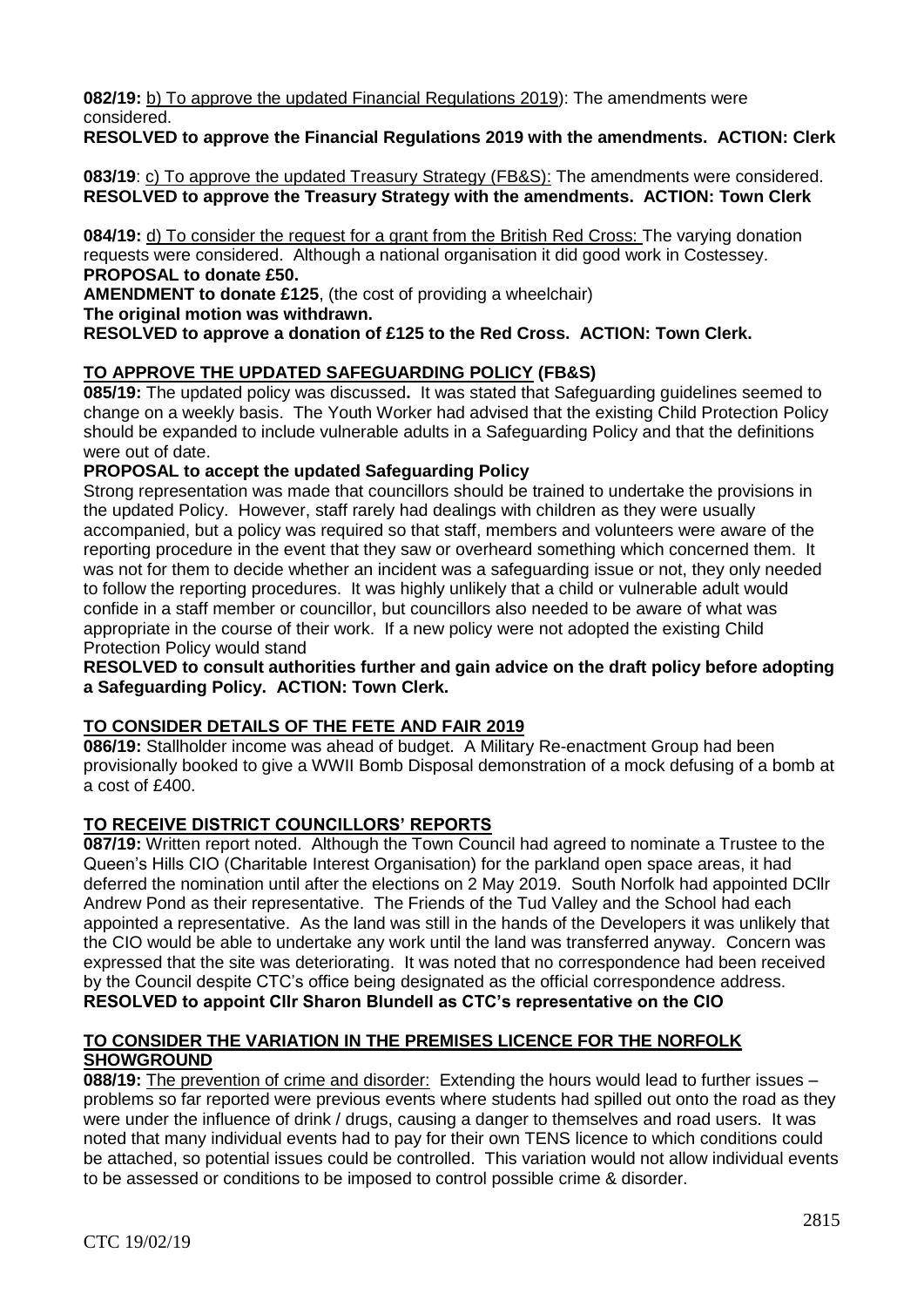Public Safety: Extending the hours would lead to further issues – problems so far reported were previous events where students had spilled out onto the road as they were under the influence of drink / drugs, causing a danger to themselves and road users.

Prevention of Public Nuisance: Residents throughout Costessey regularly heard the events at the Showground. The music was often unbelievable loud. The variation would extend timings / hours of events to 3am without adequate noise control, eg a requirement for a silent disco. The Town Council often received complaints about the unbearably loud music at Showground events, which prevented residents sleeping properly. A silent disco after 1am should be a condition at all events. The protection of children from harm: Extending the hours would lead to further issues and make it more likely that children would not be kept safe from alcohol, drugs, noise damage to their ears, sleep deprivation.

### **RESOLVED to object to the variation on all four licensing areas and suggested that a silent disco after 1am should be a condition at all events. ACTION: Town Clerk**

# **TO CONSIDER HIGHWAY MATTERS**

**089/19:** Dereham Road: a recent tragic fatal accident had required the road to be completely closed for many hours, leading to long tailbacks and gridlock so bad that residents of Queen's Hills were trapped for seven hours, including special needs children and other school pupils who were unable to cope with the distress caused. The Police were unaware of the Bus Lane Protocol, (although the lane is not operational yet) and were not locally based so were unaware of local traffic patterns. It was suggested that volunteers could be trained to manage traffic and direct vehicles down the bus lane in similar circumstances when the traffic was backing up at Longwater, making it impossible to leave Queen's Hills. Bus Lane Protocol should be reviewed and a solution found to the lack of second access / exit. County Councillor had already written to the Police & Crime Commissioner, the Chief Constable and Norfolk CC. Clerk to write similar letter on behalf of CTC. **ACTION: Clerk**

# **TO RECEIVE CORRESPONDENCE**

**090/19:** a) Carers Matter Norfolk: Noted

**091/19:** b) Police Report & January 2019 Crime figures: These had not been received in time for the meeting.

**092/19:** Invitation to all councillors: to attend the licensing of the new Vicar of St Edmund's Church on Monday 25 March at 7pm. RSVP by 11 March.

**093/19:** Burglaries: Police had responded re the complaint about lack of follow-up and had requested further details. **ACTION: Town Clerk**

**094/19:** Cllr T East left the meeting at 8.50pm

**TO RAISE MATTERS OF STRATEGIC IMPORTANCE** (for discussion only - No resolutions) **095/19:** Website: members of the public commented that the agenda pages appeared to be out of date. **ACTION: Deputy Clerk**

### **096/19: THE DATE OF THE NEXT MEETING WAS CONFIRMED as Tuesday 12 March 2019 at 7pm. VENUE – The Costessey Centre, Longwater Lane, Costessey, NR8 5AH**

**097/19: RESOLVED to exclude the press and public from the meeting under the Public Bodies (Admissions to Meetings) Act 1960 on the grounds that it was not in the public interest to disclose discussion on the items below** Members of the Public left at 8.55pm

### **\*THE FOLLOWING ITEMS WERE HEARD IN CONFIDENCE / BELOW THE LINE**

### **098/19: RESOLVED to continue the meeting after 9pm**